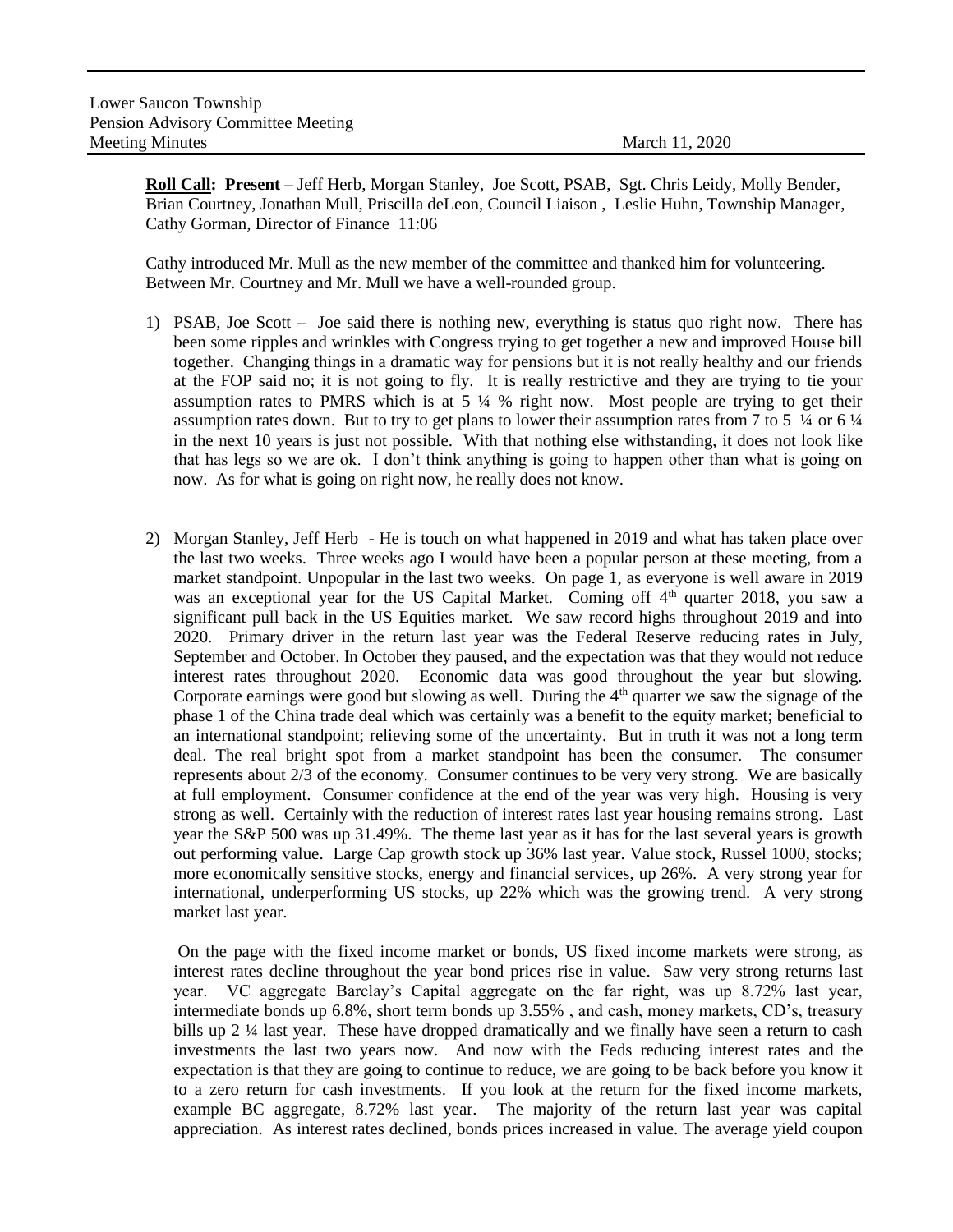was roughly  $3 - 3 \frac{1}{2}$ %. The majority of the return we saw last year was due to the falling interest rates. To see these types of returns in the future, from where we are now, we would only see this if the rates were negative in the US. We are not going to see returns like this in the near future for the fixed income market.

From a sector standpoint, in 2019 last year was a very broad based rally. He last several years from an equity standpoint, the market has been driven by one to two sectors. In 2018 it was healthcare and in 2019 technology, last year, other than energy which was up 11%, all economic sectors in the US stock market has significant returns. Financial, 32%; Industrial 29%; Technology 50%; Utility stocks up 26%, as interest rates decline investors flock to utilities for high dividend income. No matter where you were other than the energy and the collapse of the foreign oil prices, you saw very strong returns. Priscilla said so energy would include the pipelines? Jeff said yes, prodominenlty oil. Priscilla said well I am against the Penn East pipeline so I am glad to see that. Jeff said yes they would be in the energy industry. The theme has been over the last several years, growth outperforming value. Growth operated companies outperforming overly sensitive stocks. One of the concerns we had is that growth oriented companies have become very expensive. The average large cap growth the average price vs. earnings is 17 times earnings. At the end of the year it was 25 times earnings. If you look at large cap, mid cap and small cap, growth is very expensive. If we harvest gains out of growth, throughout the year last year, we would have taken advantage of value which has been significantly undervalued. Over the last three weeks it has been even less. Since the performance low in 2009, the majority of the return we have seen has been growth oriented investments. Growth has become very very expensive.

This dominance that we have seen in growth versus value is starting to look like the 1990's. In the late 90's with the .com bust, we saw significant outperformance of growth versus value. Back then value was dead and no one would invest in value, only growth and then look what happened in 1999 – 2000. Certainly the similarities that took place in the late 1990's with the .com companies and now with the technology companies such as Apple, Facebook, Google; it is very similar to then.

The indexes are being very conscentrated. A few number companies are driving the market similar to 1999. 16% of the stock market is driven by 5 companies; Apple, Berkshire Hathaway, Microsoft, Amazon and Facebook. The growth companies dominating the market.

We are diversified in a national and international standpoint. We have been in an eleven year cycle starting in 2007-2008, where US stocks have significantly outperformed international stocks. As we sit today, we are at the cheapest level on a valuation standpoint between US and International. A lot of reasons for that, Brexit, and a lot of uncertainties, but from a valuation standpoint, we are at the cheapest level since the 1970's. Now when this changes it remains to be seen, these cycles tend to last 10 years or more. We are definitely at the tail end. If we are sitting here 5 to 10 years from now, it is highly unlikely the US is going to be the best asset class purely from a valuation standpoint.

Referring to a document passed out, this is where we are as of March 2<sup>nd</sup> and more up to date data of where are as of yesterday. Markets peaked as February 19<sup>th</sup>. We were at a record high as we moved to the 21<sup>st</sup> we saw a significant pull back from the US equities markets. Starting on the  $21^{st}$ within a week, markets had declined 10%, the quickest 10% decline we have ever seen in the US stock market. We were down on Monday, we will see. We are down 20% from peak to trough, basically is a significant correction to the US equities market. We had a little rally yesterday but as we sit today, the S&P, US stock market was down 10.74%, growth is still out performing value, international is down 16%, emerging markets holding up well.